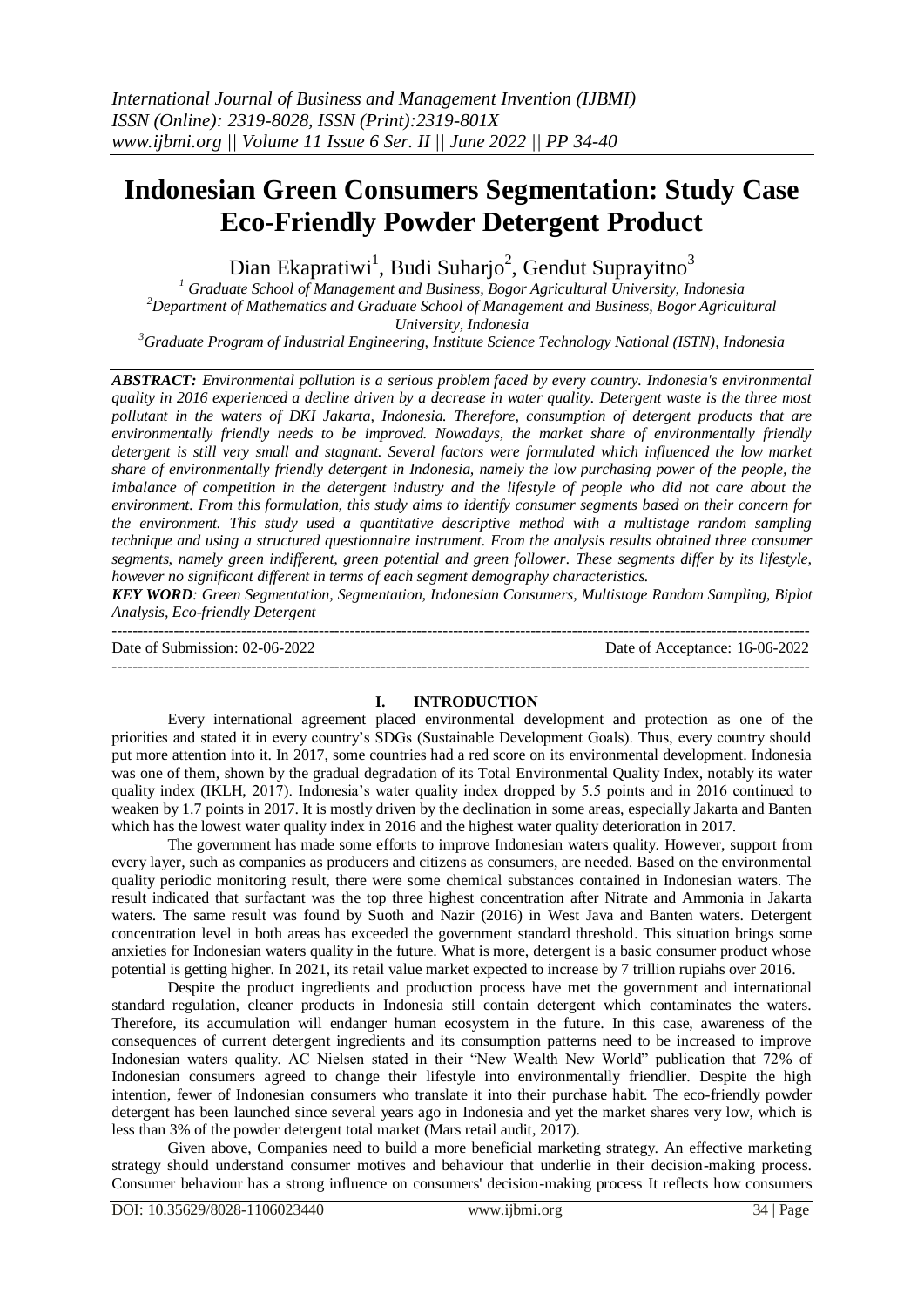live, think, behave, and act towards a product (Todd, Lawson and Faris, 1996). Thus, understanding consumers lifestyle has a significant role in building an effective marketing strategy.

The first action that should be taken by companies on building an effective marketing strategy is segmenting the market. Segmenting the market is a fundamental action and placed as the first action in marketing strategy (Kotler and Keller 2012). There are two approaches of market segmentation that commonly used i.e. through demography profile and psychographics. Some past studies in Indonesia applied demography approach to segment the Indonesian market, while some others implemented a psychography approach. Besides commonly used to segment the consumers, psychographic conceptualization also can measure consumers' lifestyle. Thus, the author employed a psychographic approach to understand consumers lifestyle and to segment the market. In developing the market segmentation, the author combines psychography and demography approach, so that the segment obtained can be easily measured.

## **1.2 Research Objectives**

The main issue of the Indonesian water quality is the chemical substances contained. Therefore, an ecofriendly product is needed to improve the Indonesian water quality. By produce and market an eco-friendly product eventually, will transform consumers' lifestyle into environmental friendlier. A marketing strategy is necessary to attract consumers to buy the product. Consumer segmentation is the first step in building an effective marketing strategy. Therefore, information on how Indonesian consumers segmented based on their lifestyle towards the environment is needed.

This research aims to identify the Indonesian consumer stratification respect to their environmental lifestyle. Perhaps by segmenting the consumers based on their lifestyle, this study could contribute to the ecofriendly product market growth, knowing that consumers knowledge and concern towards environmental issues are varied.

## **1.3 Conceptual Frameworks**

This research conceptual frameworks adopted some theories from previous studies and some literature i.e. Irmawati and Waskito (2012) and Engel et al. (1993 (7): 369).



## **Figure 1: Conceptual Frameworks**

## **1.4 Research Methodology**

The author implemented a multistage random sampling method with a direct face-to-face interview to collect the respondents' response. Respondents in the study were 175 women aged 21-45 years old who live in Jakarta and responsible for the laundry and household products purchase, especially detergent. A structured questionnaire from previous research with some adjustment was adopted in this research by the author. Likert scale was employed to get consumer characteristics information. The author exercised a Hierarchical Cluster analysis with ward method to obtain the consumer stratification number. The result from the Cluster analysis was confirmed then with Discriminant analysis. Consumers' characteristics from each segment in this study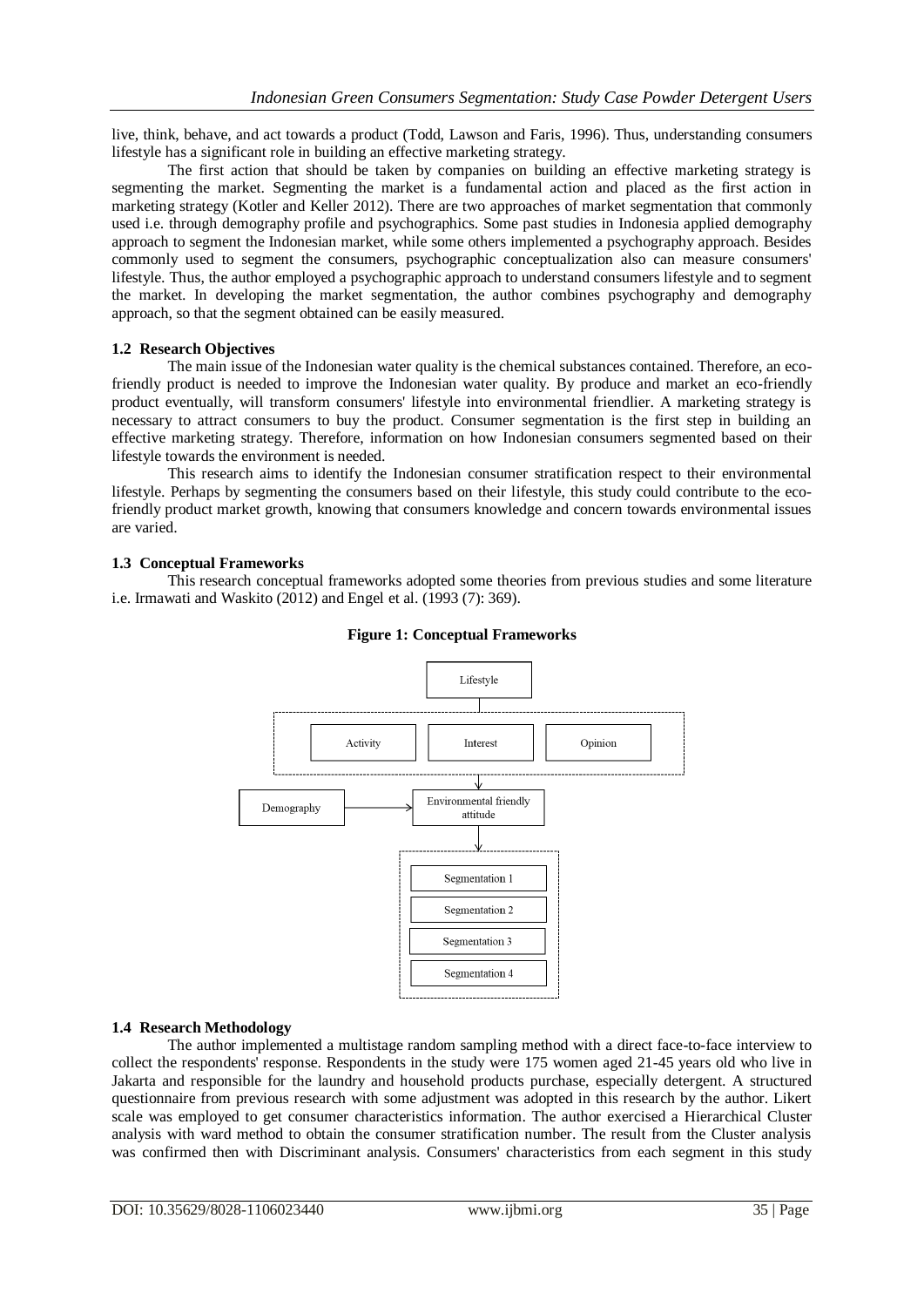were determined through Biplot analysis, while the demography information was analyzed through both Descriptive analysis and Correspondence analysis

## **1.5 Data Analysis and Result**

Respondents in this research were spread evenly across Jakarta five municipalities. Table 2 describes respondents demographic profiles included age, education level, expenditure, occupation, and marital status. Majority of respondents in this study were aged over 30 years old (73%) and 93% of them have married and having children. Due to one of the research criteria should be the one who is responsible for laundry and household products purchase, thus respondents' mainly occupation is a housewife (85%). More than third-fourth of the respondent highest education level is a high school. This finding is still in line with Indonesian women profile published by the Ministry of Female Empowerment and Child Protection of the Republic of Indonesia in 2017.

| <b>Variable</b> | <b>Indicator</b>                   | Percentage |
|-----------------|------------------------------------|------------|
|                 | 21-25 years old                    | 8%         |
|                 | 26-30 years old                    | 20%        |
| Age             | 31-35 years old                    | 25%        |
|                 | 36-40 years old                    | 25%        |
|                 | 41-45 years old                    | 23%        |
|                 | Junior highschool                  | 7%         |
| Education       | Senior highschool                  | 87%        |
|                 | College                            | 5%         |
| Spending        | $>$ Rp. 5.000.000                  | 12%        |
|                 | Rp. 4.000.001 - Rp. 5.000.000      | 24%        |
|                 | Rp. 3.000.001 - Rp. 4.000.000      | 44%        |
|                 | $\le$ RP. 3.000.000                | 20%        |
| Occupation      | Housewife                          | 85%        |
|                 | Working (Freelance/Full time work) | 15%        |
|                 | Single                             | 2%         |
| Marital status  | Married without kids               | 5%         |
|                 | Married with kids                  | 93%        |

**Table 1: Respondents characteristics**

Consumer segmentation on this paper has generated through some stages. The main idea on the first stage is to identify an optimal number of consumer segments which also done by Do Paco and Raposo (2008) and Wulandari (2012) in their study. The author determined the segment number by exercising Dendogramm, the outcome from Hierarchical Cluster Analisis and then confirmed it using Stepwise Discriminant Analysis. This result is consistent with Whitson (2014) number of detergent user segments, even though it is different from Wulandari (2012) dan Mintz (2011) findings.

The second stage in developing consumer segmentation is identifying the lifestyle characteristics of each segment. Out of 24 indicators used in this research, only 11 indicators that significantly explain the group segment. Table 2 represents the indicator used in this research and the significant indicator generated from Stepwise Discriminant Analysis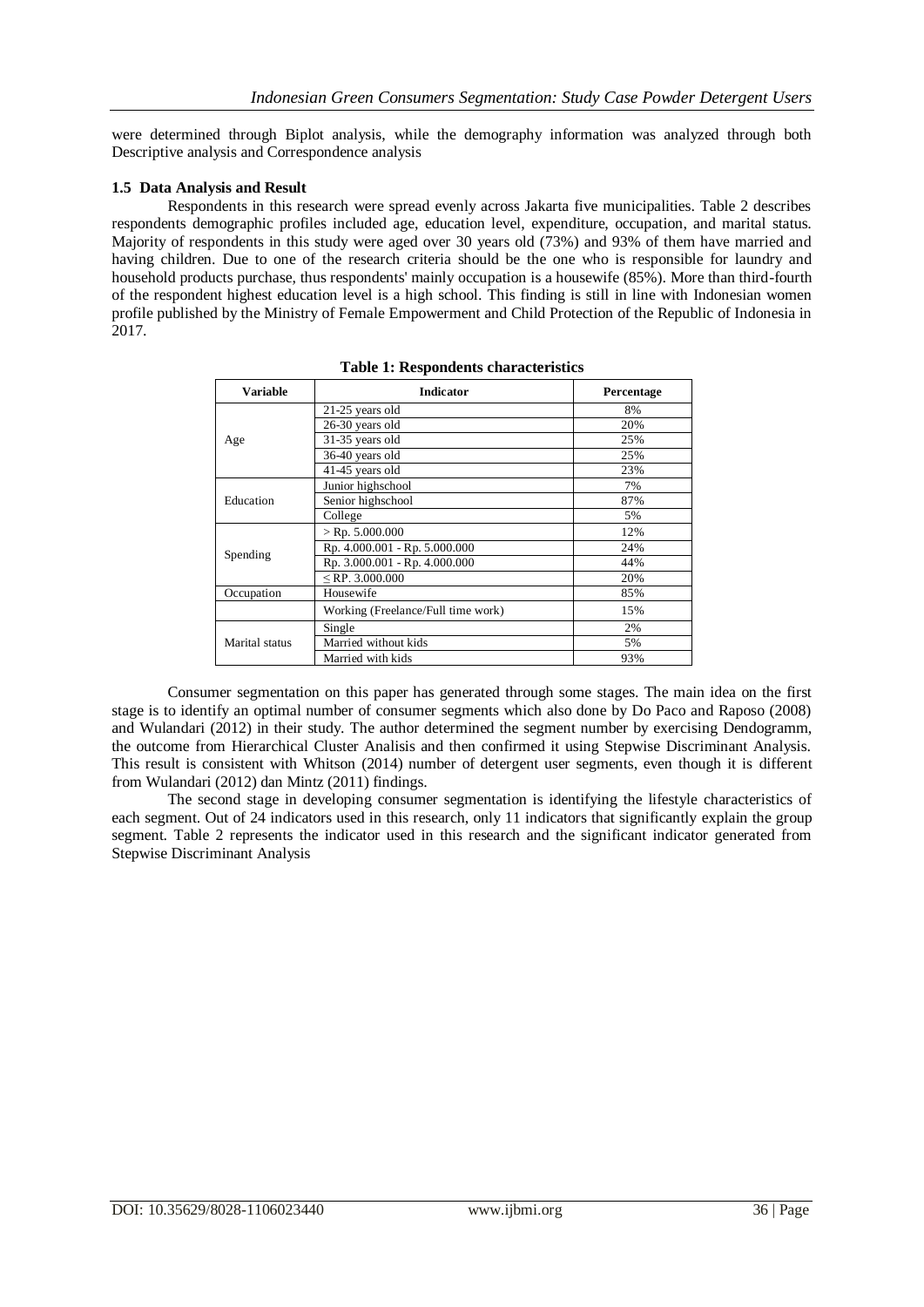| <b>Variable</b> | rabic 2. beginem muleators<br><b>Indicator</b>                             | <b>Initial</b>                 | <b>Significant</b>       |  |
|-----------------|----------------------------------------------------------------------------|--------------------------------|--------------------------|--|
|                 |                                                                            | <b>Indicator</b>               | <b>Indicator</b>         |  |
|                 | Environmental sustainability importance                                    | $G1_X1$                        | $G1_X1$                  |  |
| Opinion         | Party to responsible in environmental pollution alleviation                | G1 X2                          |                          |  |
|                 | Government socialization on pollution                                      | $G1_X3$                        | $\overline{a}$           |  |
|                 | Eco-friendly products impact on the environment                            | $G1_X8$                        | $\overline{\phantom{m}}$ |  |
|                 | Relationship of home cleaner product purchase and the environment          | $G1_X4$                        | $G1_X4$                  |  |
|                 | Relationship of personal care product purchase and the environment         | G1 X5                          | $G1_X5$                  |  |
| Knowledge       | Relationship of home cleaner product purchase and the consumer well-being  | $G1_X6$                        | $G1_X6$                  |  |
|                 | Relationship of personal care product purchase and the consumer well-being | $G1_X7$                        |                          |  |
|                 | Eco-friendly product's price                                               | G1 X9                          | $G1_X9$                  |  |
|                 | Environmental issues update                                                | $G2_X10$                       | G2_X10                   |  |
| <b>Interest</b> | Product purchase interest from pollutants company                          | G2 X11                         | $G2_X11$                 |  |
|                 | Company activities concerning environmental sustainability                 | G2_X12                         |                          |  |
|                 | The number of companies offering environmentally friendly products         | G2 X13                         |                          |  |
|                 | Willingness to pay higher for eco-friendly product                         | G <sub>2</sub> X <sub>14</sub> | $\overline{\phantom{0}}$ |  |
|                 | Participation on event concerning environment                              | $G3_15$                        | $\overline{a}$           |  |
|                 | Remind family and friend of the impact on their activity                   | G3 16                          | ۰                        |  |
|                 | Electricity usage                                                          | $G3_17$                        | $\overline{a}$           |  |
| Activities      | Water consumption                                                          | $G3_18$                        | $G3_18$                  |  |
|                 | Waste sorting habit                                                        | $G3_19$                        | $G3_19$                  |  |
|                 | No littering                                                               | $G3_20$                        | $\overline{\phantom{a}}$ |  |
|                 | Reducing plastic waste                                                     | G3 21                          |                          |  |
|                 |                                                                            | $G3_22$                        | $G3_222$                 |  |
|                 | Eco-friendly toilet tissue paper usage                                     | G3 23                          | ÷                        |  |
|                 | Eco-friendly personal care product usage                                   | $G3_2$ 24                      | $G3_2$ 24                |  |

## **Table 2: Segment Indicators**

Once the significant indicators have acquired, the process continued by practicing the Biplot analysis to identify each segment lifestyle characteristics. Figure 2 shows the result of Biplot analysis. From the Biplot analysis it can be identify that each characteristic as below:

- K1: This group of consumers already have knowledge in eco-friendly products and its benefit, however, this segments still do not have interest to life in greener lifestyle, thus this segment called as green indifferent
- K2: Contrary to K2, this group of segments already have knowledge and they are interested in greener life. They have done some simple activities to conserve the nature. However, this group of segments hasn't move to buy any eco-friendly product. Thus, this segment can be called as green potential
- K3: Respondents in this group segment already aware of eco-friendly products however, they don't have enough knowledge of it. Furthermore, member on this group segment does some environment friendly activities yet no based on their environment knowledge.



**Figure 2: Biplot analysis to characterize each segment**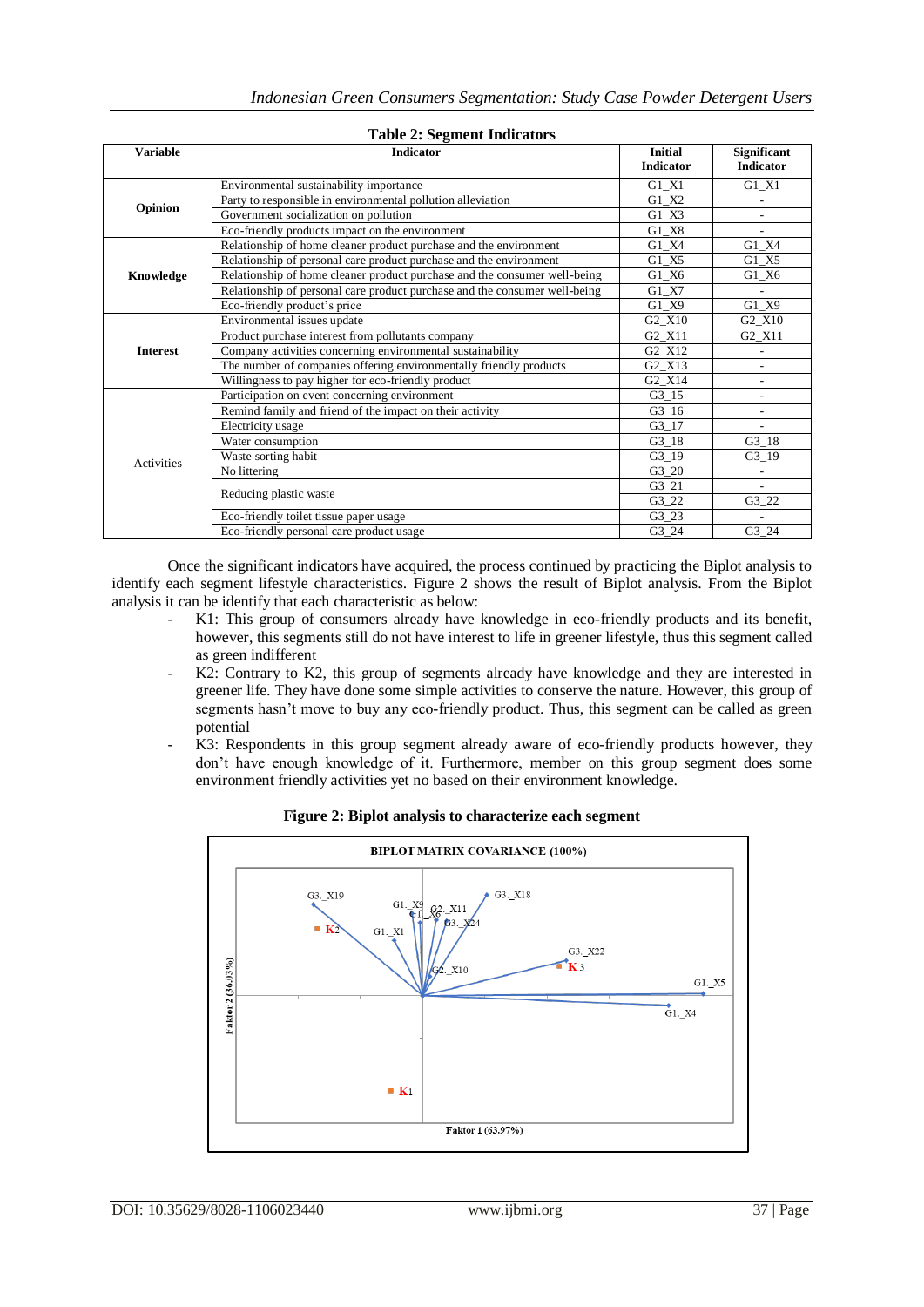The above segment lifestyle characteristics supported by the following descriptive analysis of consumers spontaneous knowledge on eco-friendly products. Table 3 represents the green potential segment knowledge which directionally better than to the other two segments knowledge which mainly focus on the product features.

| <b>Consumer Knowledge</b>                  | <b>Consumer Segment</b>  |                       |                        |  |
|--------------------------------------------|--------------------------|-----------------------|------------------------|--|
|                                            | <b>Green Indifferent</b> | <b>Green Follower</b> | <b>Green Potential</b> |  |
| Harmless (non-toxic) / does not damage the | 38%                      | 47%                   | 50%                    |  |
| skin                                       |                          |                       |                        |  |
| Does not contaminate the environment       | 37%                      | 40%                   | 60%                    |  |
| Made from natural ingredients              | 30%                      | 53%                   | 50%                    |  |
| Recyclable                                 | 30%                      | 26%                   | 31%                    |  |
| Low foam                                   | 25%                      | 26%                   | 17%                    |  |
| Natural and not pungent fragrance          | 18%                      | 19%                   | 12%                    |  |
| <b>Others</b>                              | 15%                      | 12%                   | 14%                    |  |

| <b>Table 3: Segment Indicators</b> |  |  |  |  |
|------------------------------------|--|--|--|--|
|------------------------------------|--|--|--|--|

The last step after identifying each segment lifestyle characteristic, correspondence analysis was used to categorize each segment based on their demography profile. Table 4 reveal the chi-square score for demography variable for each groups segment. It is clearly shown that none of the demography variable is significant to describe difference profile of each group. Which means there is no difference demography profile for each group segment. This result emphasizing previous studies conducted by Wulandari (2012) and Mintz (2011) who brought out the same findings that none of demography variables significantly correlate in profiling group segmentation.

| Demography variable       |                               | <b>Consumer segmentation</b> |                |           |            |
|---------------------------|-------------------------------|------------------------------|----------------|-----------|------------|
|                           |                               | K1                           | K <sub>2</sub> | <b>K3</b> | Chi-Square |
|                           | 21-30 years old               | 30%                          | 26%            | 27%       |            |
| Age                       | 31-40 years old               | 48%                          | 40%            | 59%       | 0.161      |
|                           | 41-45 years old               | 22%                          | 35%            | 14%       |            |
|                           | Junior high school            | 10%                          | 5%             | 6%        |            |
| Educational<br>background | Senior high school            | 88%                          | 86%            | 86%       | 0.387      |
|                           | College or above              | 2%                           | 9%             | 8%        |            |
|                           | $>$ Rp. 4.000.000             | 28%                          | 47%            | 39%       |            |
| Spending                  | Rp. 3.000.001 - Rp. 4.000.000 | 47%                          | 40%            | 43%       | 0.293      |
|                           | $\le$ RP. 3.000.000           | 25%                          | 14%            | 18%       |            |

**Table 4: Chi-square score for demography variable**

According to Wilkie in Restopo (2016), to make consumer segmentation it takes three stages to determine segments, namely identifying consumer characteristics, knowing the benefits desired by consumers, and understanding the consumer behavior. Consumer behavior that is intended by Wilkie in his research is how the pattern of consumer purchases of a product. In the previous discussion, the characteristics of each consumer segment have been identified, then the next process is to know the benefits that consumers want and how consumers behave in buying detergent products.

From the results of this study, prices are the most widely considered factor and also a major factor in purchasing detergents. Table 5 below describes what consumers consider while buying laundry detergent. 80% consumers consider price as one of their consideration followed by detergent brand and the amount of foam created. However, the amount of the foam is not their main consideration, they consider product ingredients as their main consideration instead. It is stressed by Shin and Jo (2017) study yielded price and product ingredients are the most important attribute for laundry detergent.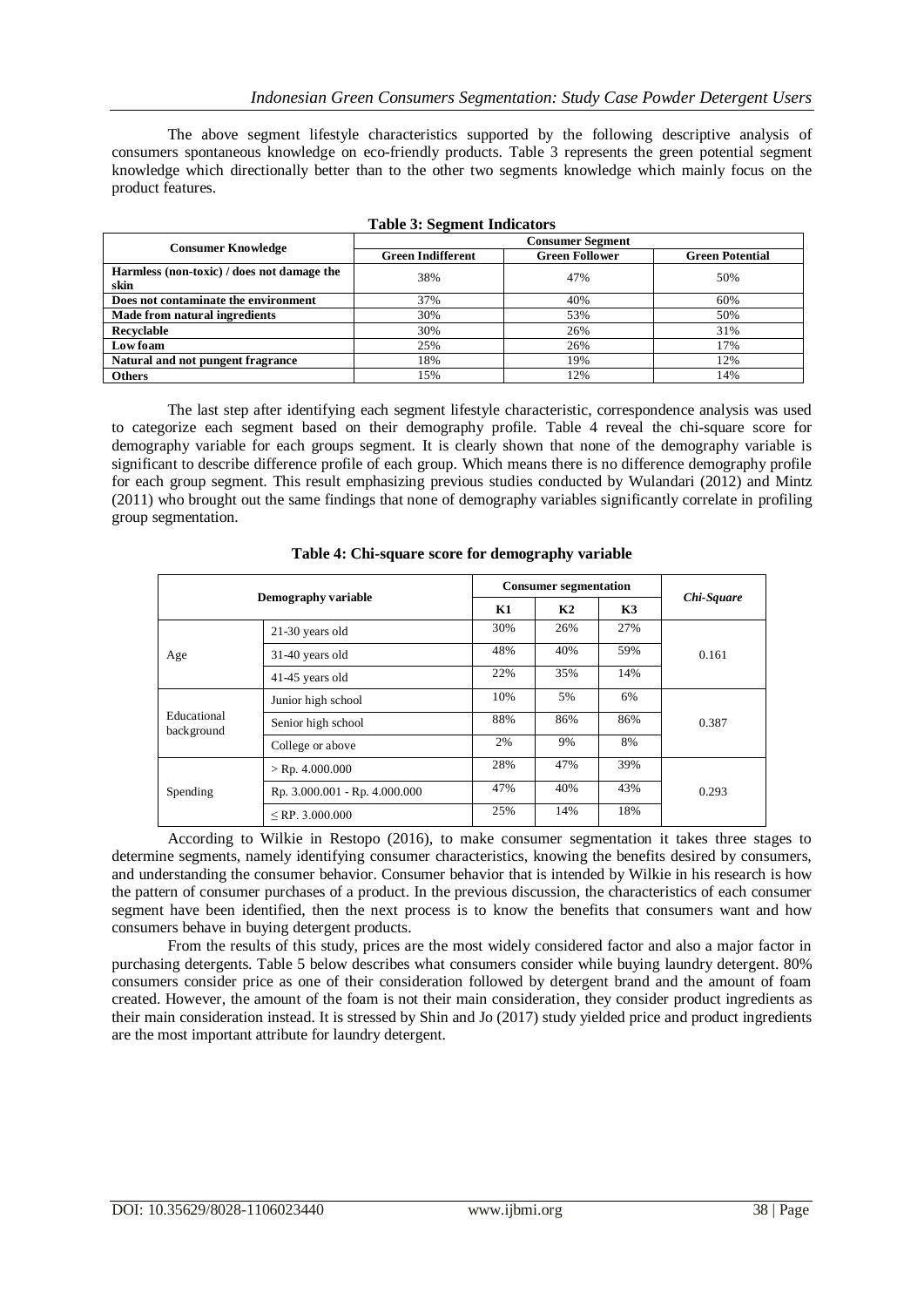| <b>Factor considered</b>          | <b>Factor considered</b> | <b>Main consideration</b> |
|-----------------------------------|--------------------------|---------------------------|
| Price                             | 80%                      | 33%                       |
| Well known brand                  | 71%                      | 20%                       |
| The amount of foam produced       | 62%                      | 9%                        |
| Product ingredients               | 49%                      | 23%                       |
| Pack size                         | 42%                      | 3%                        |
| Product availability in the store | 37%                      | 10%                       |
| Has many advertising              | 25%                      |                           |

## **Table 5: Factor consideration when buying laundry detergent**

Next, to understand what benefit needed of each segment, we have to analyse the buying consideration by segment. Table 6 elucidates each factor that considered by each segment. Despite, it is not significant differ each segment, there is tendency that green indifferent consumer considers price higher than other segment, while green potential considers more product ingredients and well-known brand than other segment.

| <b>Factor considered</b>          | <b>Consumer Segmentation</b> |                 |                       |  |
|-----------------------------------|------------------------------|-----------------|-----------------------|--|
|                                   | Green indifferent            | Green potential | <b>Green follower</b> |  |
| Price                             | 37%                          | 26%             | 33%                   |  |
| Product ingredients               | 22%                          | 28%             | 20%                   |  |
| Well-known brand                  | 17%                          | 26%             | 20%                   |  |
| Product availability in the store | 6%                           | 9%              | 16%                   |  |
| Others                            | 17%                          | 12%             | 12%                   |  |

## **Table 6: Factor considered by each segment**

From the results of the analysis both from the characteristics of each consumer segment, the main consideration factor in buying laundry detergent, it can be summarized into consumer segmentation formed in this study as in Table 7.

| Criteria                                 | <b>Consumer Segmentation</b>                                                           |                                                                                                              |                                                                                       |  |
|------------------------------------------|----------------------------------------------------------------------------------------|--------------------------------------------------------------------------------------------------------------|---------------------------------------------------------------------------------------|--|
|                                          | Green indifferent                                                                      | Green follower                                                                                               | Green potential                                                                       |  |
| Percentage                               | 46%                                                                                    | 29%                                                                                                          | 25%                                                                                   |  |
| Lifestyle                                | Knowing but not yet interested<br>in preserving the environment                        | Insufficient knowledge but<br>have carried out environmental<br>sustainability activities                    | Knowing and interested, and<br>have taken simple steps to<br>preserve the environment |  |
| Demographics                             | Aged 21-30 years, junior high<br>school expenditure level is<br>below IDR 3,000,000    | Aged 31-40 years, higher<br>education level, level of<br>expenditure IDR 3,000,000 -<br><b>IDR 4.000.000</b> | Aged 41-45 years, highly<br>educated, expenditure level is<br>more than IDR 4,000,000 |  |
| The main factor in choosing a<br>product | Price and product<br>characteristics (amount of<br>foam, fragrance, packaging<br>size) | Product availability                                                                                         | Ingredients and brands                                                                |  |

## **Table 7: Factor considered by each segment**

## **1.6 Findings and Interpretation**

There are three consumer segments that have different lifestyle characteristics. The three consumers are green indifferent, green follower, and green potential. Green indifferent is a group of consumers who have knowledge about the environment and environmentally friendly products but seems indifferent. Green follower, consumers in this group do not have enough knowledge about environmental issues and environmentally friendly products but have carried out activities that care about the environment because of the trend. Green potential consists of consumers who care about the environment and have carried out activities that showed interest and concern for the environment.

Demographic factors do not have a significant relationship in segment formation, so in this study simply an indication of the characteristics of each segment. There is a tendency for more environmentally friendly consumers to have higher expenditure levels. Price is one of the main considered factors in the selection of detergents.